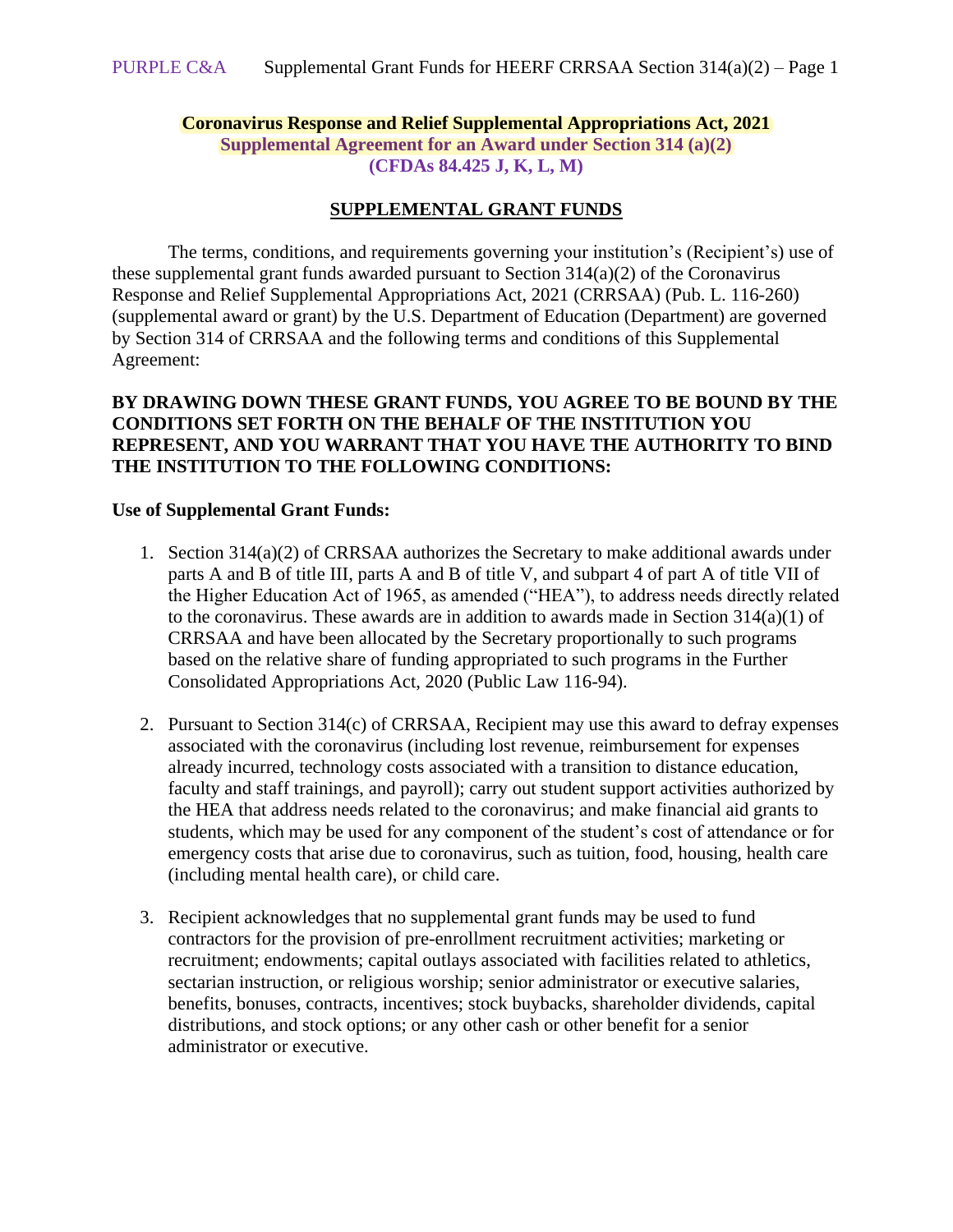- 4. The Secretary urges Recipient to devote the maximum amount of funds possible to financial aid grants to students. The Secretary urges Recipient to take strong measures to ensure that financial aid grants to students are made to the maximum extent possible.
- 5. Recipient must notify the Department within 30 days of making a determination that it is required to remit payment to the Internal Revenue Service for the excise tax paid on investment income of private colleges and universities under Section 4968 of the Internal Revenue Code of 1986 for tax year 2019 via the Required Notification of Endowment Excise Tax Paid form provided as an attachment to this GAN, pursuant to Section 314(d)(6) of CRRSAA. Recipient acknowledges that if it was required to remit payment to the Internal Revenue Service for this excise tax paid, and if it is not an institution that has been designated as an eligible work college under HEA section 448, 20 USC § 1087- 58:
	- a. Recipient must use its remaining available funds only for financial aid grants to students consistent with CRRSAA Section 314(c)(3), or for sanitation, personal protective equipment, or other expenses associated with the general health and safety of the campus environment related to the qualifying emergency, unless a waiver of this condition has been requested by Recipient and until approved by the Secretary under CRRSAA Section 314(d)(6)(B), and subject to other applicable requirements in Section 314.
- 6. If Recipient is a Historically Black College and University, Tribally Controlled College and University, or a Minority Serving Institution, then consistent with Section 314(d)(1) of CRRSAA, Recipient may use prior awards provided under Titles III, V, and VII of the HEA to prevent, prepare for, and respond to coronavirus. Should Recipient avail itself of this flexibility, it must maintain appropriate records and cost documentation as required by 2 CFR 200.302 and 2 CFR 200.333 to separately account for prior award funds used to prevent, prepare for, and respond to coronavirus.

# **Grant Administration:**

7. Recipient acknowledges that consistent with 2 CFR § 200.305, it must minimize the time between drawing down funds from G5 and paying incurred obligations (liquidation). Recipient further acknowledges that if it draws down funds and does not pay the incurred obligations (liquidates) within 3 calendar days it may be subject to heightened scrutiny by the Department, Recipient's auditors, and/or the Department's Office of the Inspector General (OIG). Recipient further acknowledges that returning funds pursuant to mistakes in drawing down excessive grant funds in advance of need may also be subject to heightened scrutiny by the Department, Recipient's auditors, and/or the Department's OIG. Finally, Recipient acknowledges that it must maintain drawn down grant funds in an interest-bearing account, and any interest earned on all Federal grant funds above \$500 (all Federal grants together) during an institution's fiscal year must be returned (remitted) to the Federal government via a process described here: [https://www2.ed.gov/documents/funding-101/g5-returning-interest.pdf.](https://www2.ed.gov/documents/funding-101/g5-returning-interest.pdf)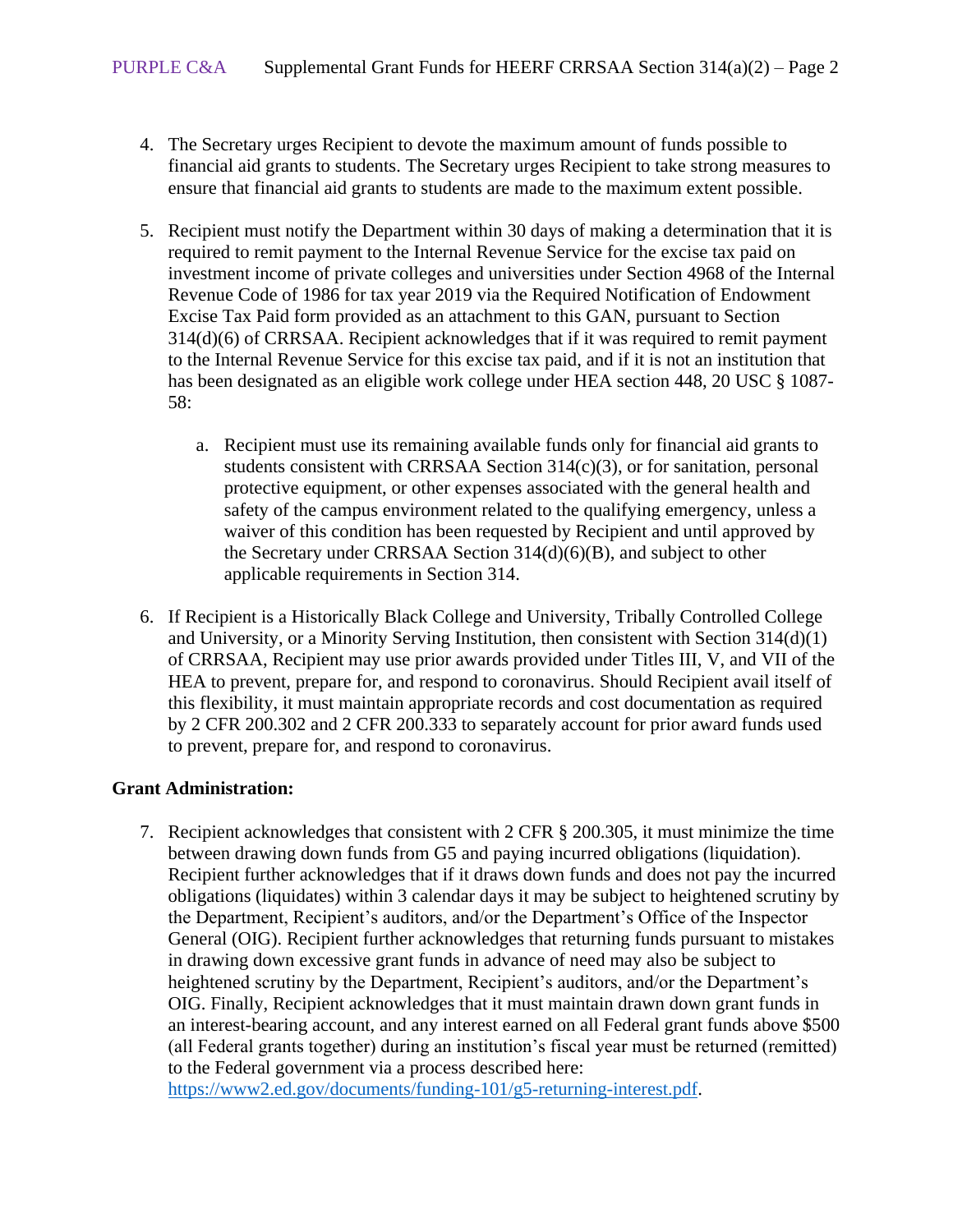- 8. Recipient may charge indirect costs to supplemental funds made available under this award consistent with its negotiated indirect cost rate agreement. If Recipient does not have a current negotiated indirect cost rate with its cognizant agency for indirect costs, it may appropriately charge the *de minimis* rate of ten percent of Modified Total Direct Costs (MTDC). Recipient may also charge reasonable direct administrative costs to the supplemental funds made available under this award.
- 9. Recipient acknowledges that any obligation under this grant (pre-award costs pursuant to 2 CFR § 200.458) must have been incurred on or after December 27, 2020, the date of the enactment of CRRSAA.
- 10. Recipient must promptly and to the greatest extent practicable expend all grant funds from this award within the period of performance (2 CFR § 200.77) specified in Box 6 of this Grant Award Notification (GAN).
- 11. Recipient must, to the greatest extent practicable, continue to pay its employees and contractors during the period of any disruptions or closures related to coronavirus pursuant to section 315 of CRRSAA.
- 12. Recipient acknowledges that its failure to draw down any amount of its supplemental grant funds within 90 days of the date of this supplemental award will constitute nonacceptance of the terms, conditions, and requirements of this Supplemental Agreement and of these supplemental grant funds. In such event, the Department, in its sole discretion, may choose to deobligate these supplemental grant funds or take other appropriate administrative action, up to and including terminating the grant award pursuant to 2 CFR § 200.340.

# **Reporting and Accountability:**

- 13. Recipient must promptly and timely report to the Department on the use of funds no later than 6 months after the date of this supplemental award in a manner to be specified by the Secretary pursuant to section 314(e) of CRRSAA. Recipient must also promptly and timely provide a detailed accounting of the use of funds provided by this supplemental award in such manner and with such subsequent frequency as the Secretary may require. Recipient will comply with any other applicable reporting requirements including those in Section 15011(b)(2) of Division B of the CARES Act. Recipient acknowledges the Department may require additional or more frequent reporting to be specified by the Secretary.
- 14. Recipient must comply with all requirements of the Single Audit Act Amendments of 1996, 31 USC § 7501, et seq. (Single Audit Act) and all applicable auditing standards. Considering that the HEERF grant program is a new program not previously audited or subjected to Department oversight, and the inherent risk that comes with a new program, the Department strongly suggests that the HEERF grant program be audited as a major program in the first fiscal year(s) that the institution received a HEERF grant.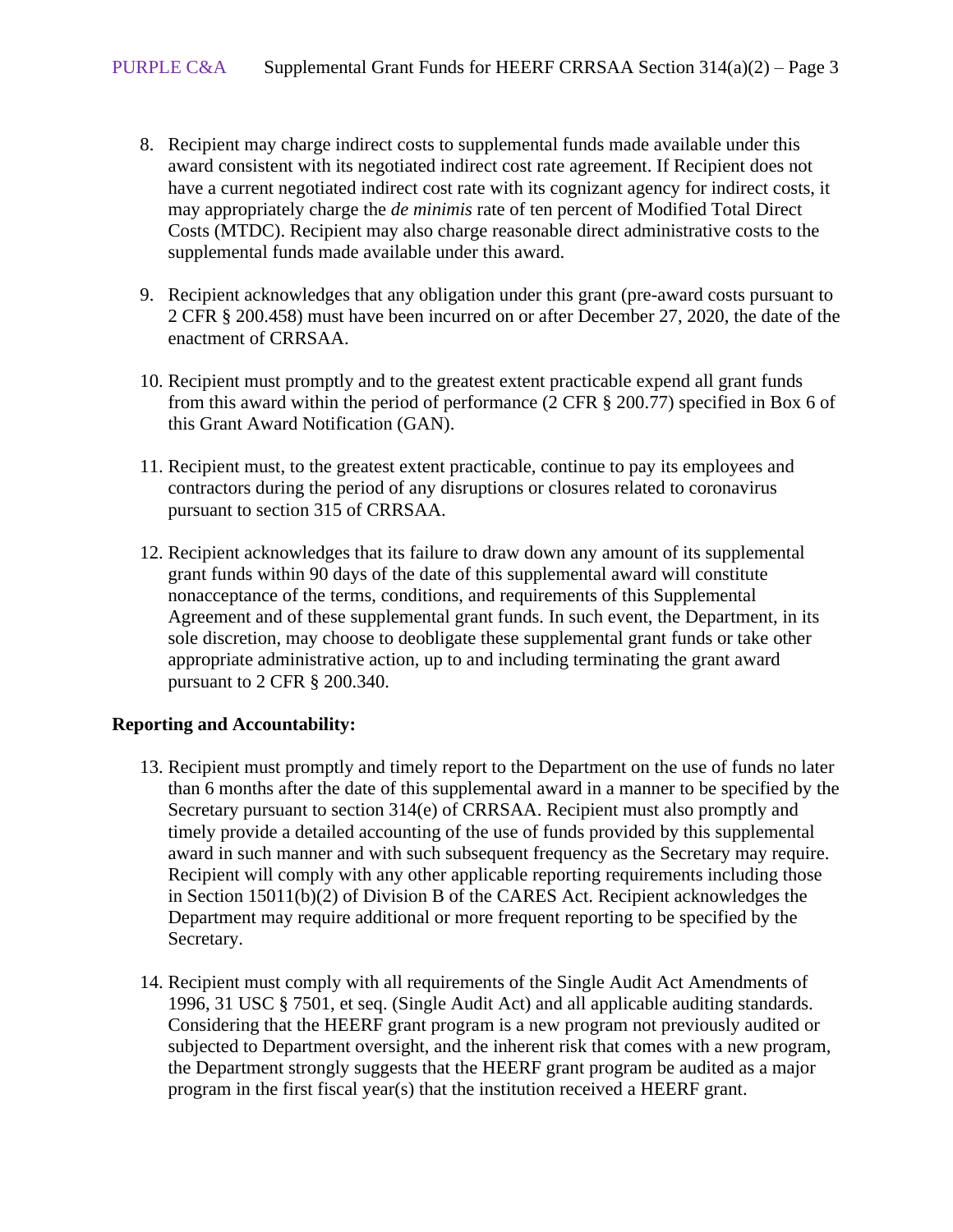- 15. Recipient acknowledges it is under a continuing affirmative duty to inform the Department if Recipient is to close or terminate operations as an institution or merge with another institution. In such cases, Recipient must promptly notify in writing the assigned education program specialist contact in Box 3. Additionally, Recipient must promptly notify the assigned education program officer if the Recipient's Authorized Representative changes.
- 16. Recipient must cooperate with any examination of records with respect to the advanced funds by making records and authorized individuals available when requested, whether by (i) the Department and/or its OIG; or (ii) any other Federal agency, commission, or department in the lawful exercise of its jurisdiction and authority. Recipient must retain all financial records, supporting documents, statistical records, and all other non-Federal entity records pertinent to a Federal award for a period of three years from the date of submission of the final expenditure report pursuant to 2 CFR § 200.334.
- 17. Recipient acknowledges that failure to comply with this Supplemental Agreement, its terms and conditions, and/or all relevant provisions and requirements of CRRSAA or any other applicable law may result in Recipient's liability under the False Claims Act, 31 USC § 3729, et seq.; OMB Guidelines to Agencies on Governmentwide Debarment and Suspension (Nonprocurement) in 2 CFR part 180, as adopted and amended as regulations of the Department in 2 CFR part 3485; 18 USC § 1001, as appropriate; and all of the laws and regulations referenced in the "Applicable Law" section of this Supplemental Agreement, below.

# **Applicable Law:**

- 18. Recipient must comply with all applicable assurances in OMB Standard Forms (SF) SF-424B and SF-424D (Assurances for Non-Construction and Assurances for Construction Programs), including the assurances relating to the legal authority to apply for assistance; access to records; conflict of interest; nondiscrimination; Hatch Act provisions; labor standards; Single Audit Act; and the general agreement to comply with all applicable Federal laws, executive orders, and regulations.
- 19. Recipient certifies that with respect to the certification regarding lobbying in Department Form 80-0013, no Federal appropriated funds have been paid or will be paid to any person for influencing or attempting to influence an officer or employee of any agency, a Member of Congress, an officer or employee of Congress, or an employee of a Member of Congress in connection with the making or supplementing of Federal grants under this program; Recipient must complete and submit Standard Form-LLL, "Disclosure Form to Report Lobbying," when required (34 CFR part 82, Appendix B).
- 20. Recipient must comply with the provisions of all applicable acts, regulations and assurances; the following provisions of *Education Department General Administrative Regulations* (EDGAR) 34 CFR parts 75, 77, 81, 82, 84, 86, 97, 98, and 99; the *OMB Guidelines to Agencies on Governmentwide Debarment and Suspension*